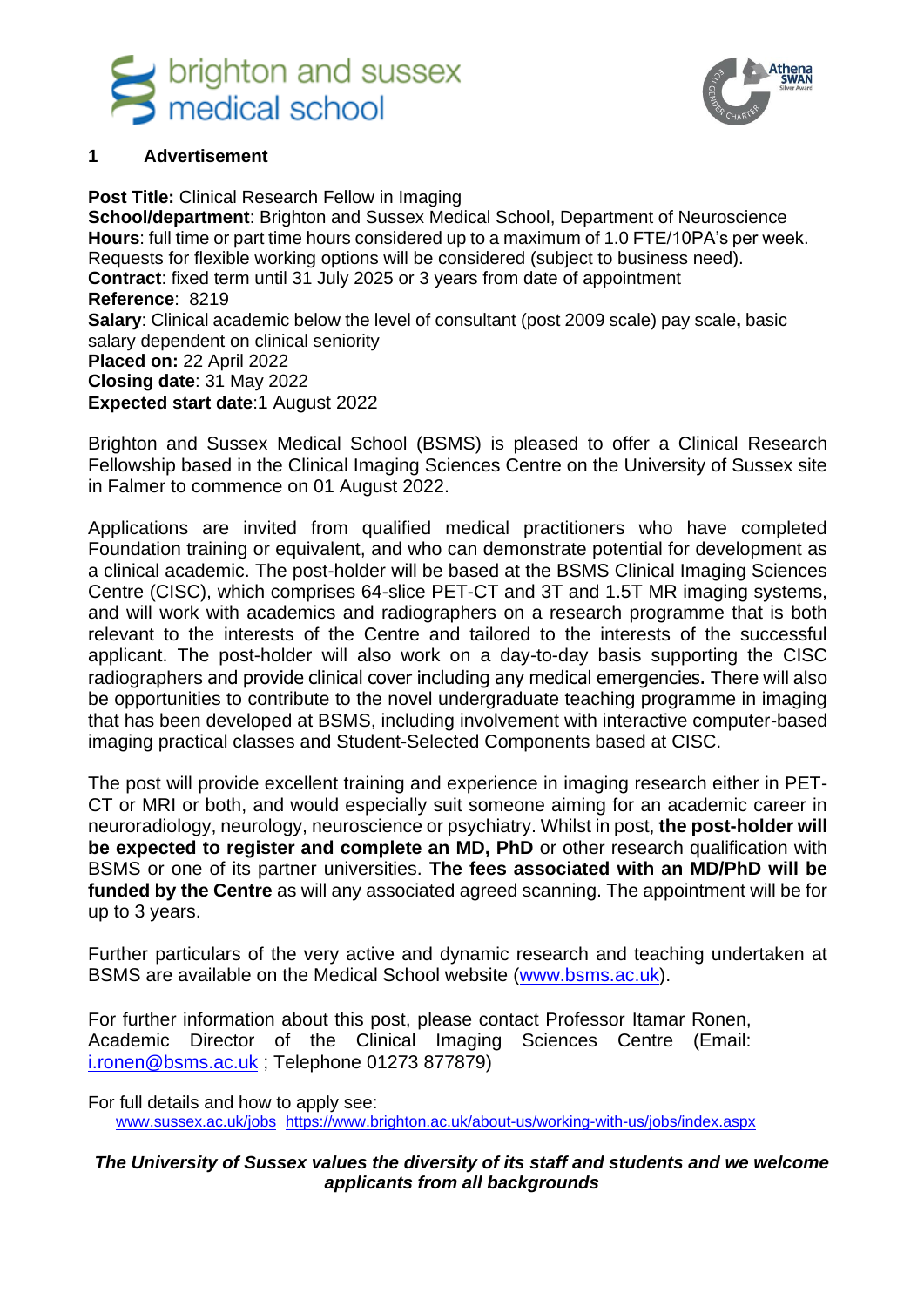## **2. Brighton and Sussex Medical School and partners**

**Brighton and Sussex Medical School** is an equal partnership between the Universities of Sussex and Brighton together with NHS organisations throughout the South East region. Find out more at:<https://www.bsms.ac.uk/about/index.aspx>

**The Clinical Imaging Sciences Centre (CISC)** is an internationally established research centre within BSMS, with a primary focus on the development and application of advanced neuroimaging methods for the understanding of the brain and of treatment of brain disorders. The range of research projects conducted at CISC represent collaborative efforts between Schools of both the University of Brighton (UoB) and the University of Sussex (UoS), with the aim of developing a new generation of imaging biomarkers of brain function in health and disease. The research portfolio of CISC currently encompasses a variety of themes, effectively bringing together Researchers from BSMS, Psychology, Life Sciences, Informatics and Engineering. Find out more:

<https://www.bsms.ac.uk/research/neuroscience/cisc/index.aspx>

**The University of Sussex** is a leading research-intensive university near Brighton, currently ranked top 20 in all major league tables. Find out more: <http://www.sussex.ac.uk/about/>

**The University of Brighton** is a complex and diverse institution with a long and distinguished history of applied research. Find out more: [brighton.ac.uk/about-us/](https://www.brighton.ac.uk/about-us/index.aspx)

**University Hospitals Sussex** is the regional teaching hospital working across two sites: the [Royal Sussex County Hospital i](http://www.bsuh.nhs.uk/hospitals/our-hospitals/royal-sussex-county-hospital/)n Brighton and the [Princess Royal Hospital](http://www.bsuh.nhs.uk/hospitals/our-hospitals/princess-royal-hospital/)  in Haywards Heath. Find out more:<https://www.uhsussex.nhs.uk/about/>

**Sussex Partnership NHS Foundation Trust** specialises in working with people who are experiencing mental health difficulties and those with learning disabilities, across Sussex, Kent and Hampshire. Find out more: [sussexpartnership.nhs.uk/about-us](https://www.sussexpartnership.nhs.uk/about-us)

**3. Job Description**

| Job Description for the post of: |                     | <b>Clinical Research Fellow</b>                                      |
|----------------------------------|---------------------|----------------------------------------------------------------------|
| Department:                      | <b>Neuroscience</b> |                                                                      |
| <b>Section/Unit/School:</b>      |                     | <b>CISC, Brighton &amp; Sussex Medical School</b>                    |
| Location:                        |                     | <b>Clinical Imaging Sciences Centre (CISC), University of Sussex</b> |
| Grade:                           | scale)              | Clinical academic below the level of consultant (post 2009 pay       |
| <b>Responsible to:</b>           |                     | Professor Itamar Ronen, CISC Academic Director                       |

### **The Post**

Brighton and Sussex Medical School (BSMS) seeks to recruit a Clinical Research Fellow to work in the Clinical Imaging Sciences Centre (CISC). This is one of two positions.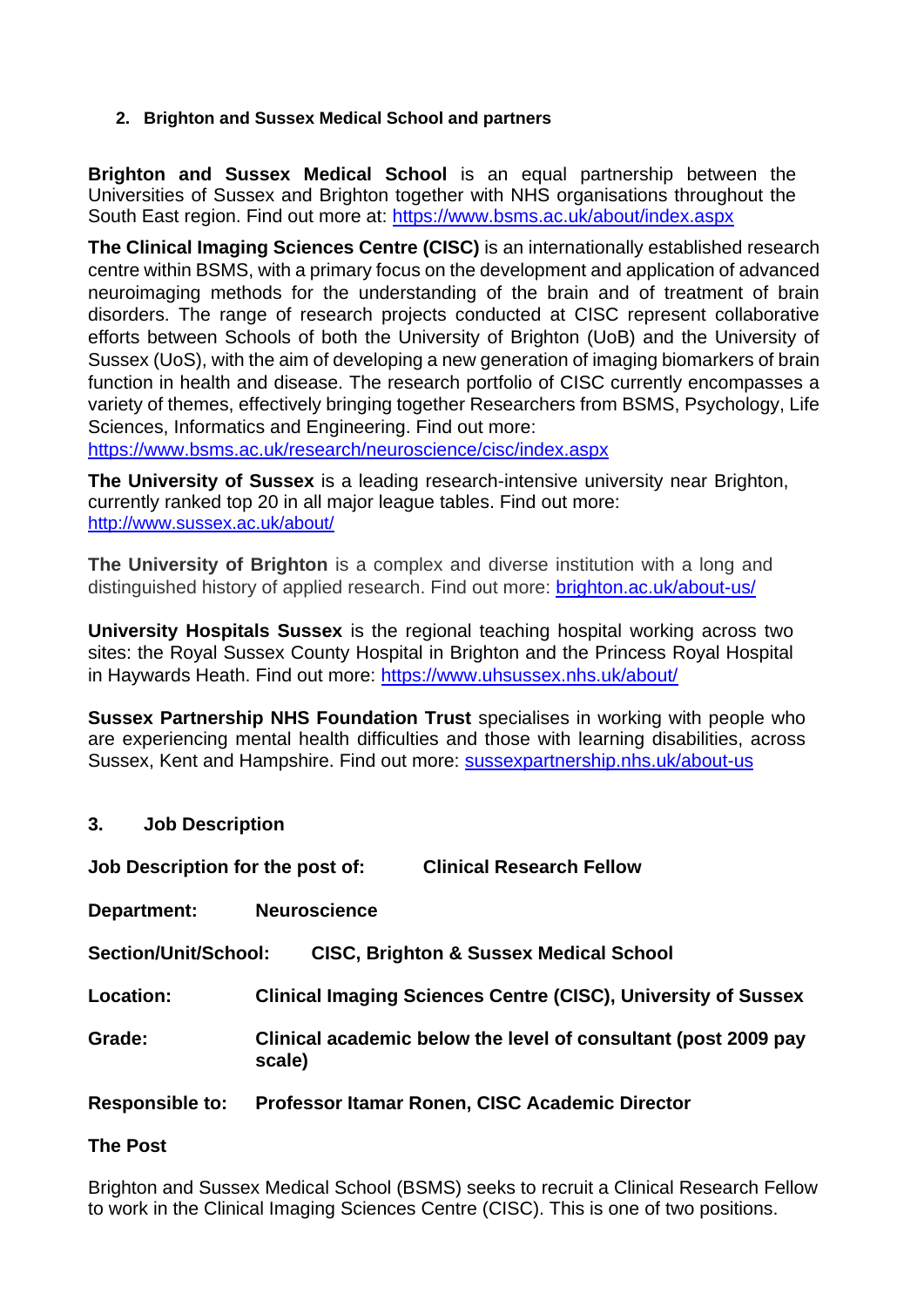CISC houses a 3T and a 1.5T MRI, and 64-slice PET-CT imaging systems for use in research, clinical practice and education. The post-holder will work with academics and radiographers on a research programme that is both relevant to the interests of the Centre and tailored to the interests of the successful applicant. The post-holder will also advise the radiographers on day-to-day matters arising in relation to the clinical services and provide clinical cover in the event of any medical emergency arising at CISC. The postholder will be working as an operator under the CISC ARSAC certificate holder's delegation, and protocols will be in line with IR(ME)R policies, procedures and protocols. The post-holder will also be expected to make a limited contribution to the teaching of imaging to undergraduate medical students.

Whilst in post, the post-holder is expected to register and complete an MD, PhD or other research qualification with BSMS or one of its partner universities. The fees associated with an MD/PhD will be funded by the Centre as will any associated agreed scanning.

The post will provide excellent training and experience in imaging research. BSMS has an expanding academic community with an interest in imaging, with Chairs in Medical Physics, Psychiatry and Neurology. This post would therefore suit someone aiming for an academic career in neuroradiology, psychiatry, neurology.

The Research topics available include translational studies into neurodegenerative and neuroinflammatory disorders, interactions between the immune system and the brain, neuropsychiatry, and advanced neuroimaging. The prospective supervisors, their research areas, and some examples of projects currently available are listed below – more information is available on the individual web-pages:

Professor Hugo Critchley: Brain-body interactions in relation to psychiatric symptoms. Example project*: Impact of heart-to-brain signalling on neural substrates of emotional learning in adults with ADHD and its modulation by stimulant medication (fMRI study).*

Dr Alessandro Colasanti: Role of brain mitochondrial function and oxygen metabolism in the pathophysiology of mood disorders. Example project: *Brain bioenergetics and mitochondrial function in the pathophysiology of mood disorders: human experimental studies*

Dr James Stone: Psychopharmacology and imaging of neurochemistry and drug effects in psychiatric diagnoses including schizophrenia, bipolar affective disorder, depression and anxiety. Example project: *Imaging biomarkers of ketamine response in patients with depression*.

Professor Jaime Vera: Relationship between communicable diseases such as HIV or COVID-19 and the development of brain associated diseases including cognitive impairment and neuropsychiatric disorders. Example project: *Characterisation of HIVassociated cognitive impairment in treated people with HIV by functional and structural brain imaging*

Professor Itamar Ronen: In vivo imaging and spectroscopy of inflammation and neurodegeneration, metabolic imaging, neural tissue microstructural investigations. Example project: *Neuroinflammation, axonopathy and energy dysregulation in MS: a combined diffusion weighted MRI and MRS approach.*

Dr Jessica Eccles: Neuropsychiatric effects of connective tissue disorders, particularly as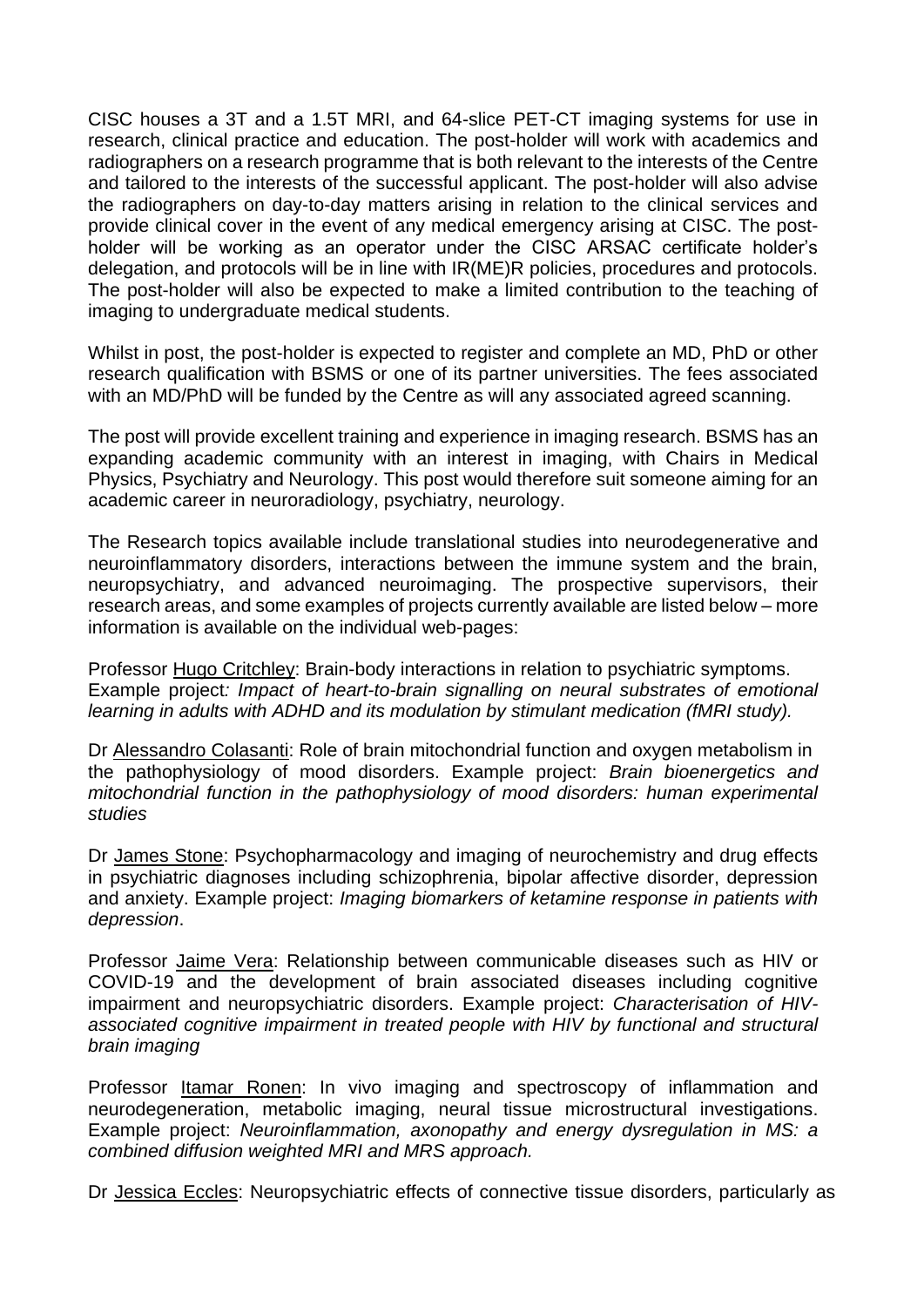they relate to anxiety, pain, fatigue (including brain fog) and neurodivergence (ADHD, Autism). Example project: *Exploring autonomic and neural mechanistic overlap between neurodivergence and complex PTSD*

Further information about BSMS researchers and research interests can be obtained on [http://www.bsms.ac.uk/research/.](http://www.bsms.ac.uk/research/)

Post-holders whose research involves close contact with patient populations (e.g. in the fields of neurology, oncology or psychiatry) will be affiliated to the appropriate clinical teams and will have both clinical and technical supervisors.

Remuneration will be according to Clinical Lecturer Grades which corresponds to Specialist Trainee grades within the NHS.

Research duties include:

- Development of project hypotheses and experimental designs.
- Summarising data and presenting findings at scientific meetings.
- Identification of eligible patients and obtaining informed consent.
- Where appropriate, attendance at specialist clinics.
- Supervision of image data acquisition and administration of contrast material.
- Image processing and analysis.
- Facilitate the research endeavours of others in the research group, possibly including supervision of undergraduate project students.
- Liaise with research collaborators.
- Write or participate in the writing of reports, publications, and project grants, including submission of projects for ethical and NHS Trust approval in accordance with the research governance framework.
- Participate in ongoing prospective projects in PET-dynamic contrast enhanced CT and obtaining informed consent.
- Participate in organising internal seminars with internal and external speakers.
- Keep abreast of current developments in the area of research.

Clinical duties include:

- Providing initial medical attention (and resuscitation when necessary) in the event of a medical emergency within CISC. Minimal level required is ILS.
- Assisting CISC radiographers with difficult venous cannulation.
- Giving advice to CISC radiographers on day-to-day medical issues, as they arise, including those specifically related to PET-CT.
- Communicating with nuclear medicine consultants/radiologists concerning issues related specifically to clinical PET-CT or diagnostic MRI and CT.
- Support Research projects and clinical trials that require medical supervision

Teaching duties may include:

- Preparation of image-based teaching resources.
- Assistance with image practical classes and student selected components.
- Delivery of imaging seminars for medical undergraduates in the dissection room.

The post does not include on-call duties but the post holder will be expected to be flexible on their working hours to meet the clinical needs of the Centre. The Centre is moving towards working hours of 08.00 – 20.00 Monday-Fridays and the CRF's are required to provide clinical cover for the Centre on a rota basis. This will include cover for annual leave, study leave and other periods of absence of the other CISC CRF.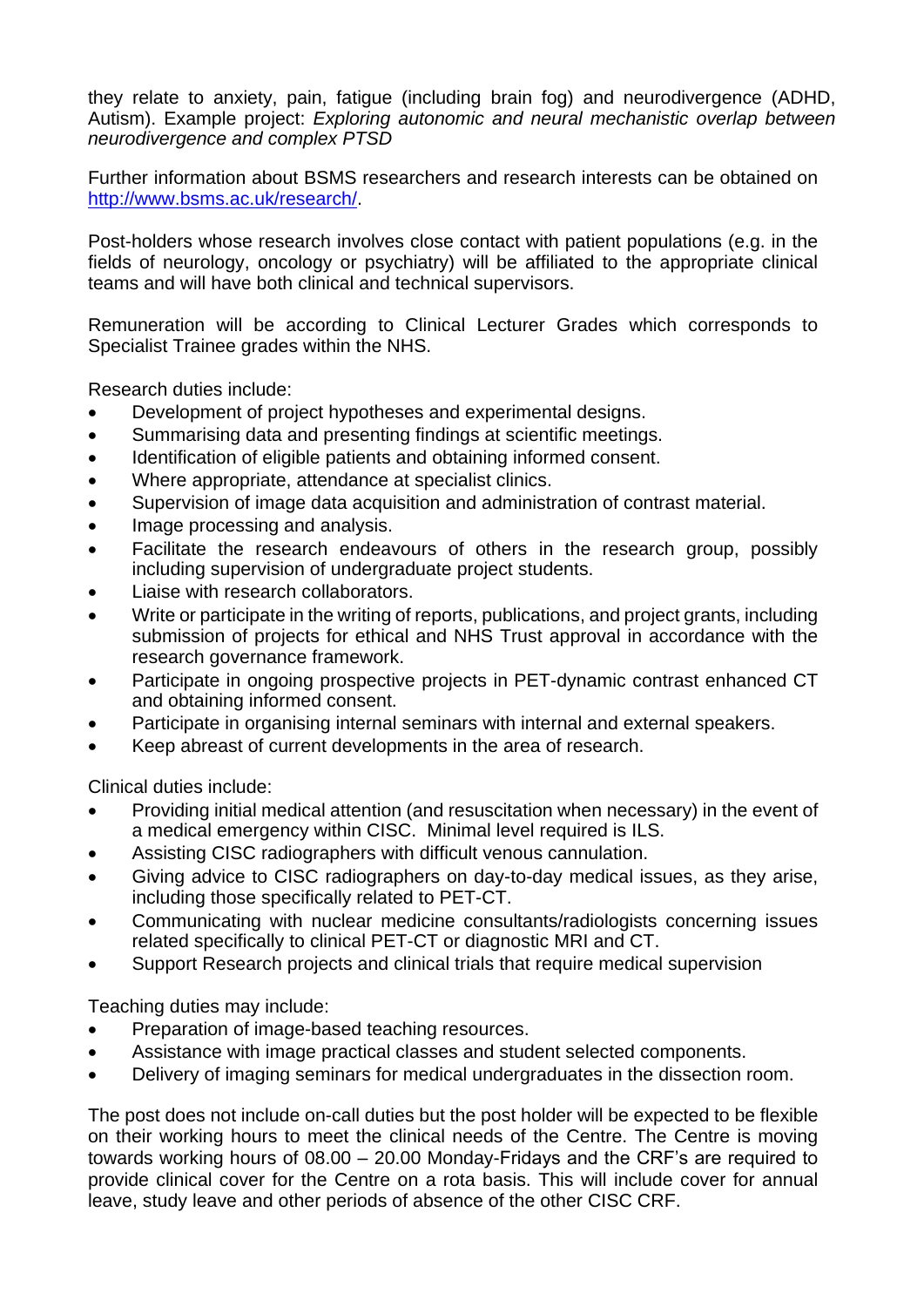There are no opportunities to undertake additional clinical work outside CISC during the 37.5 hours (notional) contracted hours per week for this post. However, it is possible for the post-holder to join an on-call rota or undertake locum work providing there is no impact on the post-holder's CISC duties or research activity.

## **5. Person Specification**

## **Skills/Abilities**

|                                                                                                                                        | <b>Essential</b> | <b>Desirable</b>                     |
|----------------------------------------------------------------------------------------------------------------------------------------|------------------|--------------------------------------|
| Ability to communicate and present research results<br>within own group, through publications and other<br>recognised forms of output. | X                |                                      |
| Good organisational skills and the ability to manage<br>several tasks simultaneously.                                                  | X                |                                      |
| Computer skills including familiarity with<br>word<br>processing, spreadsheet and e-mail packages (e.g.<br>Word, Excel and Outlook).   | X                |                                      |
| Familiarity with statistical software packages.                                                                                        |                  | x                                    |
| Ability to undertake resuscitation in the event of a<br>medical emergency (ILS level).                                                 | X                |                                      |
| Ability to undertake resuscitation in the event of a<br>medical emergency (ALS level).                                                 |                  | X (essential<br>within 12<br>months) |
| Ability to acquire new skills as necessary.                                                                                            |                  |                                      |

# **Knowledge**

|                                                                                  | <b>Essential</b> | <b>Desirable</b> |
|----------------------------------------------------------------------------------|------------------|------------------|
| <b>Knowledge of Good Clinical Practice</b>                                       |                  |                  |
| Knowledge of Research Governance and Research<br>Ethics                          |                  |                  |
| Knowledge of the potential adverse effects of<br>radiographic contrast materials |                  |                  |

### **Experience**

|                                                                                                                                                                                         | <b>Essential</b> | <b>Desirable</b> |
|-----------------------------------------------------------------------------------------------------------------------------------------------------------------------------------------|------------------|------------------|
| Completion of medical Foundation training or<br>equivalent.                                                                                                                             |                  |                  |
| Experience of teaching undergraduate<br>medical<br>students                                                                                                                             |                  |                  |
| Prior experience of imaging research, including<br>familiarity with data analysis and software packages<br>relevant to the post-holder's particular specialty and<br>field of research. |                  | X                |
| Previous research publications or abstracts                                                                                                                                             |                  |                  |
| <b>Experience of clinical PET-CT</b>                                                                                                                                                    |                  |                  |

# **6. Qualifications**

|                | <b>Essential</b> | <b>Desirable</b> |
|----------------|------------------|------------------|
| Medical degree |                  |                  |
| B.Sc or M.Sc   |                  |                  |
| GMC            |                  |                  |